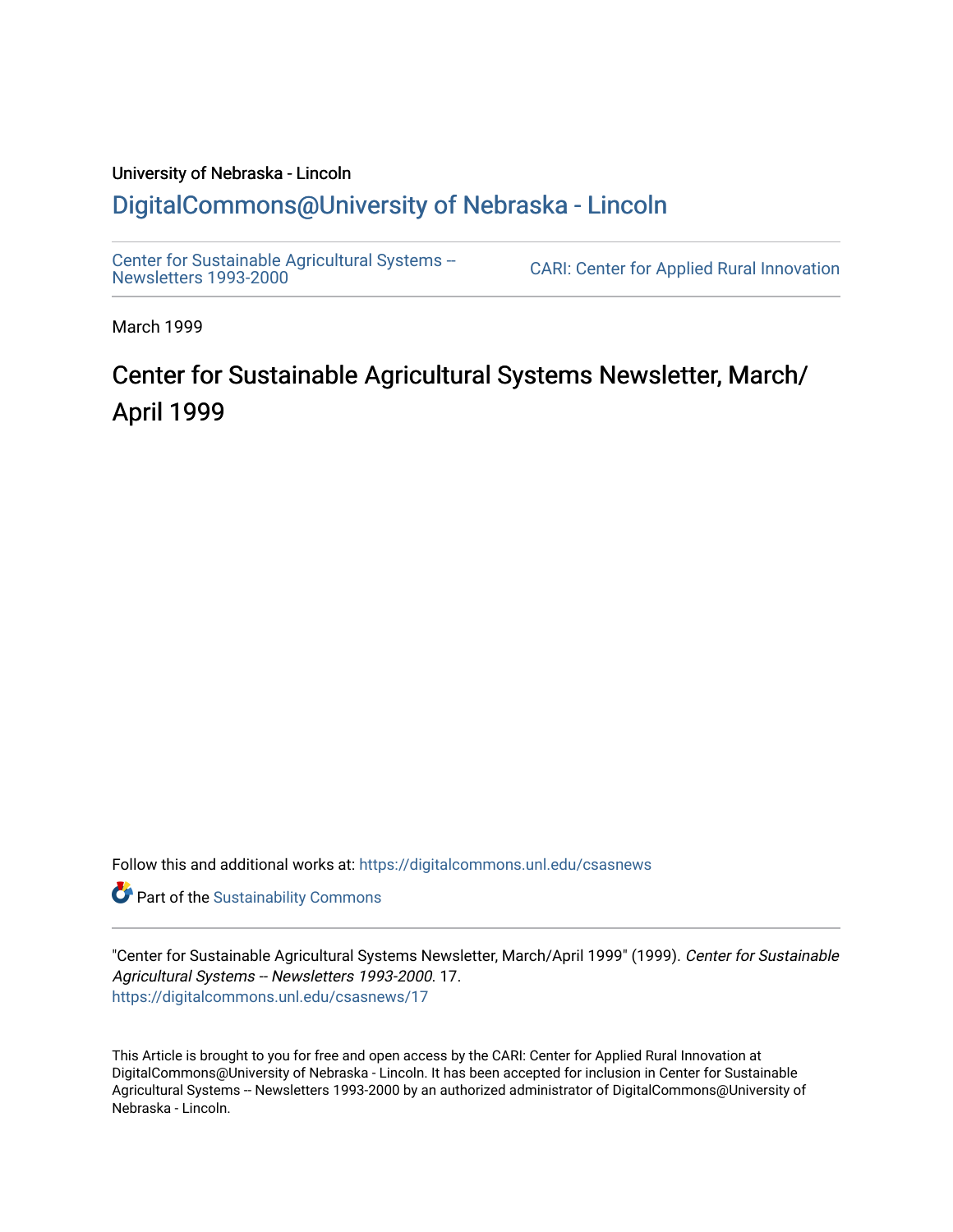## **Center for Sustainable Agricultural Systems**

### **March-April, 1999 Newsletter**

## **We Came! We Saw! We Heard!**

In response to concerns within the College of Agriculture and on the part of agricultural and natural resources stakeholders, the Nebraska Legislature passed LB 149 in 1973, establishing the University of Nebraska Institute of Agriculture and Natural Resources (IANR). The Institute officially began April 1, 1974, and over the past year stakeholders, students, faculty, staff, and administrators have been celebrating IANR's  $25<sup>th</sup>$ Anniversary. One of the celebration events was a series of 24 "Listening Sessions" held on the campus and at various locations throughout the state. The intent was to get participants' views in regard to the events and issues that impact the quality of life of Nebraskans now and into the future. The information received from more than 600 participants provides input for determining IANR's program priorities, operations improvement, and strategic and action planning. In addition, the sessions provided a discussion forum with IANR administrators. The following are general themes participants offered and a sampling of comments and questions pertaining to sustainable systems.

In general, participants supported IANR's programs in agriculture, agribusiness, natural resources and human resources. Considerable support was expressed for several areas including research, extension, leadership education and student programs. The participants look to IANR for vision, leadership, and as a source of unbiased information. We heard!

*Nebraska Economy.* Questions were raised in regard to the sustainability of the livestock economy, which represents about 65% of the value of the state's cash receipts from agriculture. Issues included the trends in concentration, vertical integration, environmental impacts, and the uncertain global demand. Stable, profitable income potential in agriculture is a primary concern.

*Water Quality and Quantity.* Water continues to be important as participants discussed protecting the environment. The environmental concerns appeared to be more mainstream as compared to being the concern of a few participants. Scenarios regarding water distribution among irrigation, stream flows, community and industrial uses received considerable attention.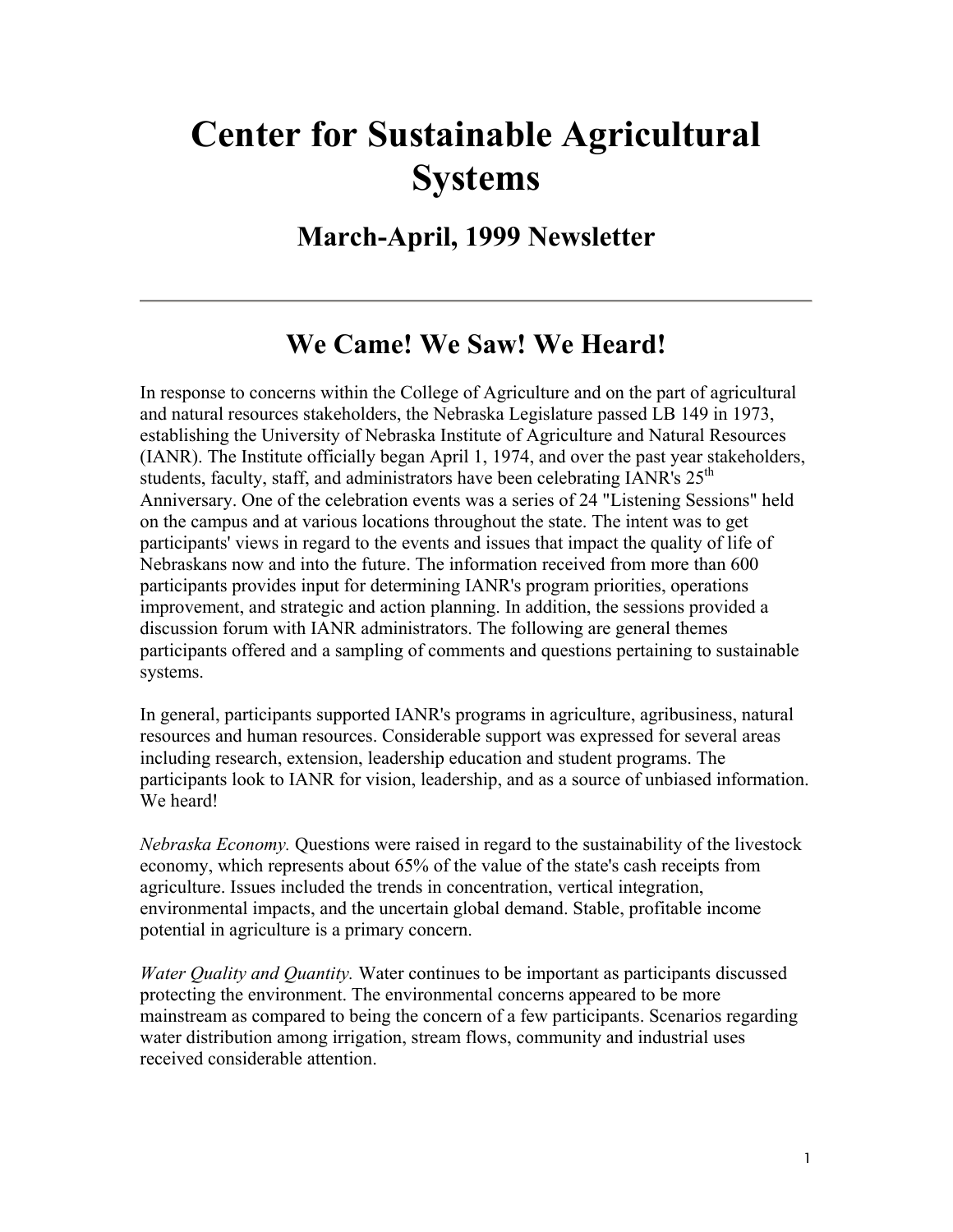*People and Communities.* Nebraska's population is aging, and there are shifts to urban and trade center locations. Rural community viability is a concern. Quality jobs and getting young people started in farming are issues. Compared to similar discussions held in 1994, there was a notable increase in family, children, youth, multiple jobs, nutrition, and related people concerns.

*Education.* The participants strongly support increased extended education programs and strengthened student recruiting in all areas of the state. "The University should encourage all students - not just the very top academic performers." Stronger University linkages with K-12 schools and community and state colleges were suggested.

*Research.* Participants expressed a need for continued basic and applied research. We heard several times that unbiased information is vital in evaluating commercial products, and it helps to reduce the uncertainties that result from information voids.

*Lack of Control.* Participants expressed concern with the increasing number of uncertainties and complexities such as global markets, regulations, changing rural landscapes, and outside capital buying into farming and ranching. As one farmer said, "I look back to the time when my biggest concerns were hoping that it would rain and insect problems." The participants expressed an interest in some form of state spending lid.

We heard about the need for more working sustainable models. The following are some participant comments and questions.

- Partnerships with the Natural Resource Districts, state and federal water, wildlife and conservation agencies are important. Do more!
- Water quality research and education is vital. We need more research on environmentally friendly pesticides and fertilizers.
- There is an increased interest in organic production and certification. Will IANR increase its efforts in this area?
- The sustainability of many of our rural communities is a most critical issue. We need information, leadership, and quality jobs.
- The move to mega hog enterprises raises serious environmental, ecological, social and economic sustainability issues.
- Cropping systems need to be assessed on environmental impacts not just yields; sustainable production is a major issue.
- Sustainability and the related environmental issues will be major challenges over the next ten years.
- There is the need to do research and consider alternative sources of energy including the wind and lightning.
- Niche markets and different marketing initiatives offer increased opportunities for organic farmers and gardeners.
- We need more systems analyses in IANR and an understanding of the integration of the social, physical and biological sciences.
- An immediate issue is the sustainability of farm and ranch families.
- How do we get young farmers started and keep them in farming?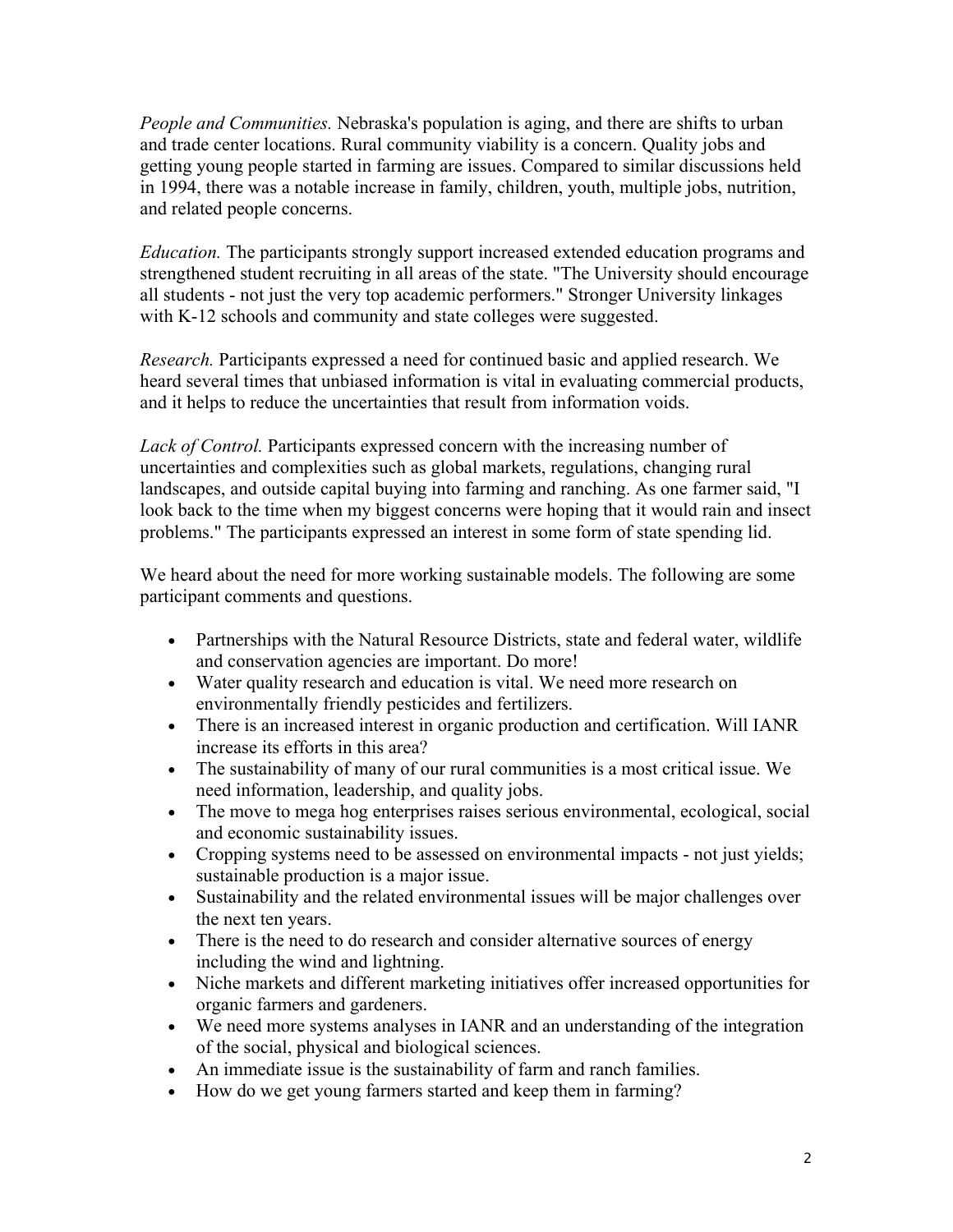• Sustainability and environmental compatibility need to be integral in most all IANR teaching, research, and extension programs.

I was a discussion leader at all of the "Listening Sessions." It was a pleasure to meet with the participants who had a wide range of interests and experiences. Many expressed appreciation that University representatives made the effort to meet with them and listen to their concerns and questions. In my view, the "Listening Sessions" have been the high point in IANR's Silver Anniversary celebration.

*Submitted by Glen Vollmar*

## **University Role in Biotechnology: Who Benefits from New Technologies?**

*Second in a Series.* There is growing debate about the emerging role of universities in research and applications of biotechnology. Current interest and investment in production and use of genetically modified organisms (GMOs) have sparked a revolution in university research laboratories and fields. Perhaps no single set of new techniques and potential technologies has caused such a substantial short-term shift in focus of people and resources in universities. We hope that encouraging debate within the university community and among our clients will help inform people of the issues and aid in charting a rational strategy for the future.

#### **Focus on Technology**

There has been a near-singular focus by agricultural researchers on increasing production and the returns to land, labor, and other inputs in the production process. In the last article we raised two questions, one on the current limitations to farm income and community viability, and the other on who benefits from technologies. If low productivity is indeed a constraint and we can improve farm income by removing some of the biological or technical reasons that keep yields low, it follows that we can contribute to improving the situation by more production research. Most of us in agricultural research are trained to do just that. However, there is the danger that we will continue to do what we know how to do, will continue to be rewarded by our peers and by funding sources to do what we do well, and will completely miss the mark on what is needed to solve the real problems of income of farm families and stability of farming communities.

It is most comfortable to follow the well-worn path. The route is well marked, and the destination seems clear. We are treading more rapidly, perhaps publishing more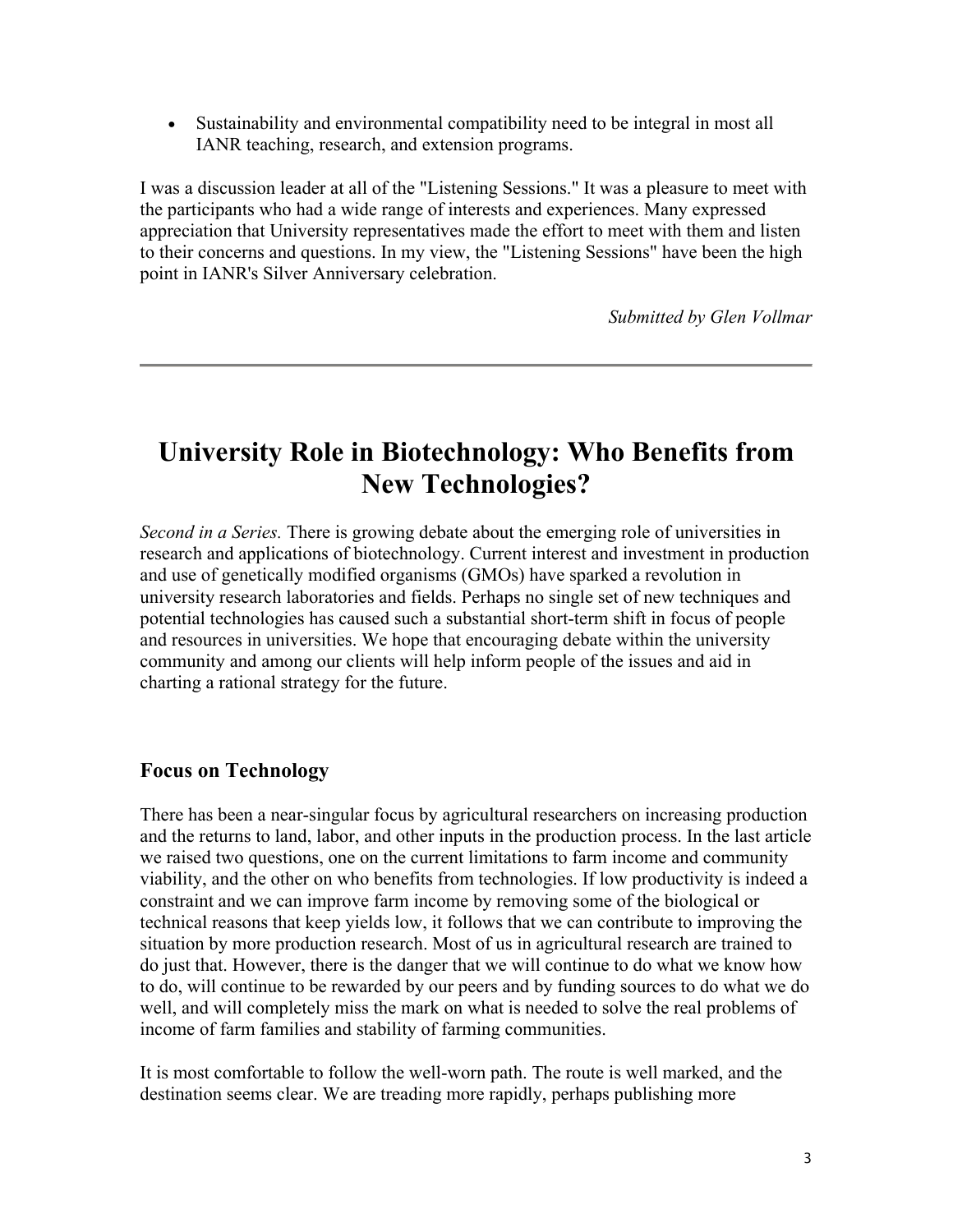successfully, because we have more tools and support than many who went before us. Yet we need to be sure where that path leads. Production research had obvious benefits to farmers, communities, and the general public for much of this century. Now we should see whether things have changed.

#### **Impacts of New Technologies**

Studying the social impacts of new technologies is not a new area of analysis for social scientists. Since hybrid corn was introduced in Iowa, social scientists have been evaluating the social implications of the adoption of specific technologies. These analyses were often conducted after the fact, following the introduction and adoption of specific technologies. Yet, these studies also provide the scientific methodology for more creative ways to examine the social impacts of new technologies before they are introduced. This can help guide our decisions about what types of research are most important for the university.

Social Impact Analysis provides the tools to examine several aspects of impacts of new technologies such as GMOs. The questions generally addressed include: How does this new technology influence the population base? Does the technology force an outmigration, an in-migration, or a change in population structure? How does the new technology influence the equity with which the benefits of the new technology accrue? Do the elite gain additional control over resources, or are resources distributed across the complete social system? What is the impact of the new technology on community structure? Will local institutions be impacted - changing the decision-making process? This is often tied to an externally directed change in the power structure. How does the new technology impact the culture of a community, region or nation? Culture provides those guidelines as to what is acceptable behavior and what is not. Does the adoption of GMOs change the norms of a community? Norms within many rural communities still see one of agricultural producers' roles as stewardship of the land. Does the adoption of GMOs change these norms? In rural areas, does the adoption of GMOs alter the blueprint of what is right or wrong in how we farm? Does the adoption of these new technologies change the attitudes of farmers in how they deal with each other or with customers of their products? The values associated with food production influence behavior among agricultural producers and residents in adjacent communities, as well as their relationship with and the attitudes of the general public.

As a social scientist examines the social impact of new technologies, other questions need to be included in the analysis. These include the impact on family relations. While this may seem trivial, the family is the primary socialization agent and changes in technologies may influence the process of socialization of children. What does this mean for the future? What does it mean for the encouragement and support of the next generation of farmers, and who will control the land?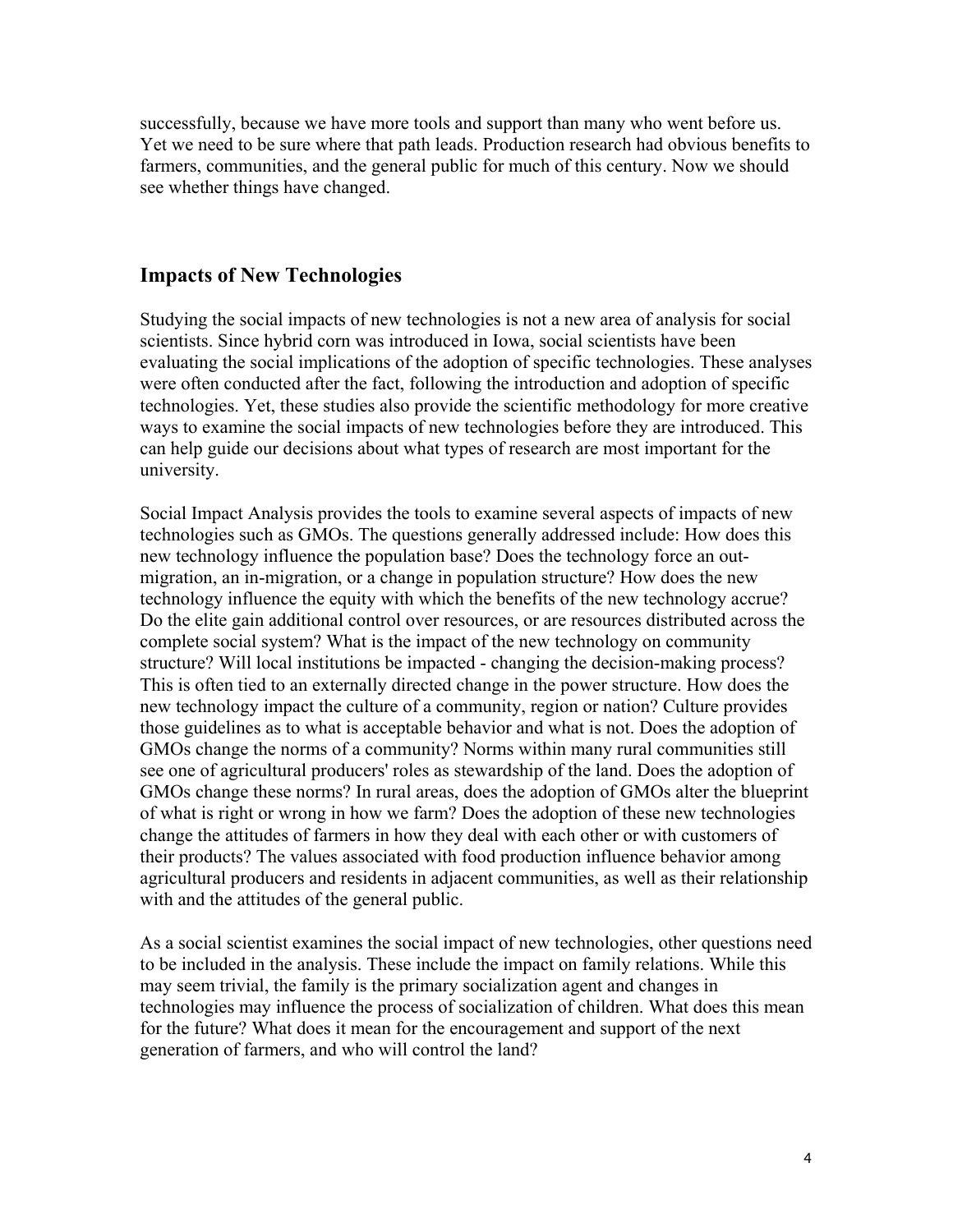#### **Issues of Equity**

The questions of equity are imbedded in many of the aspects of social impact assessment. Long-term sustainability is linked to social justice. Given that food and fiber production is both a private and public function, and that the natural resource base is a public good, then it is important for scientists to examine the public side as well as the private side of the adoption of new technologies. With a social impact assessment methodology, it is possible to examine the secondary impacts of the adoption of new technologies such as GMOs.

Ethical questions abound as we think about who benefits from research and who loses. As a land-grant university, is the goal to create a research base strictly for individual gain, or are there societal and global needs that may be greater, and are these really served by the current model? If this is the case, research aimed at evaluating the social, environmental, and economic impacts of new technologies must be undertaken. We no longer live in a world of continued expansion - the world of many agricultural producers of the early 1900s. We have experimented with intensive farm production to make up for the damage caused by an agricultural system based on exploitation and expansion of acreages. The moral issues are becoming clearer as we continue to explore in which directions our research will go.

The issues of social impact are at the core of many of the decisions made by researchers. Our current system is built on the assumption that what is good for one is good for all. We need to carefully examine this assumption in light of concentration of land and resources, both in the farming sector and in industry. We already have a great deal of literature showing that concentration, centralization and depopulation have negative impacts on rural people and the environment. We also have studies that indicate patterns of change in rural attitudes as producers view themselves as "managers" versus "farmers." The implications for communities, rural residents, food safety, and environmental integrity should be central to our decision making in the university. The question of who benefits is one that can be researched, and it should have high priority for our institution.

Next newsletter: Who owns genes and diversity?

*Submitted by John Allen, Charles Francis*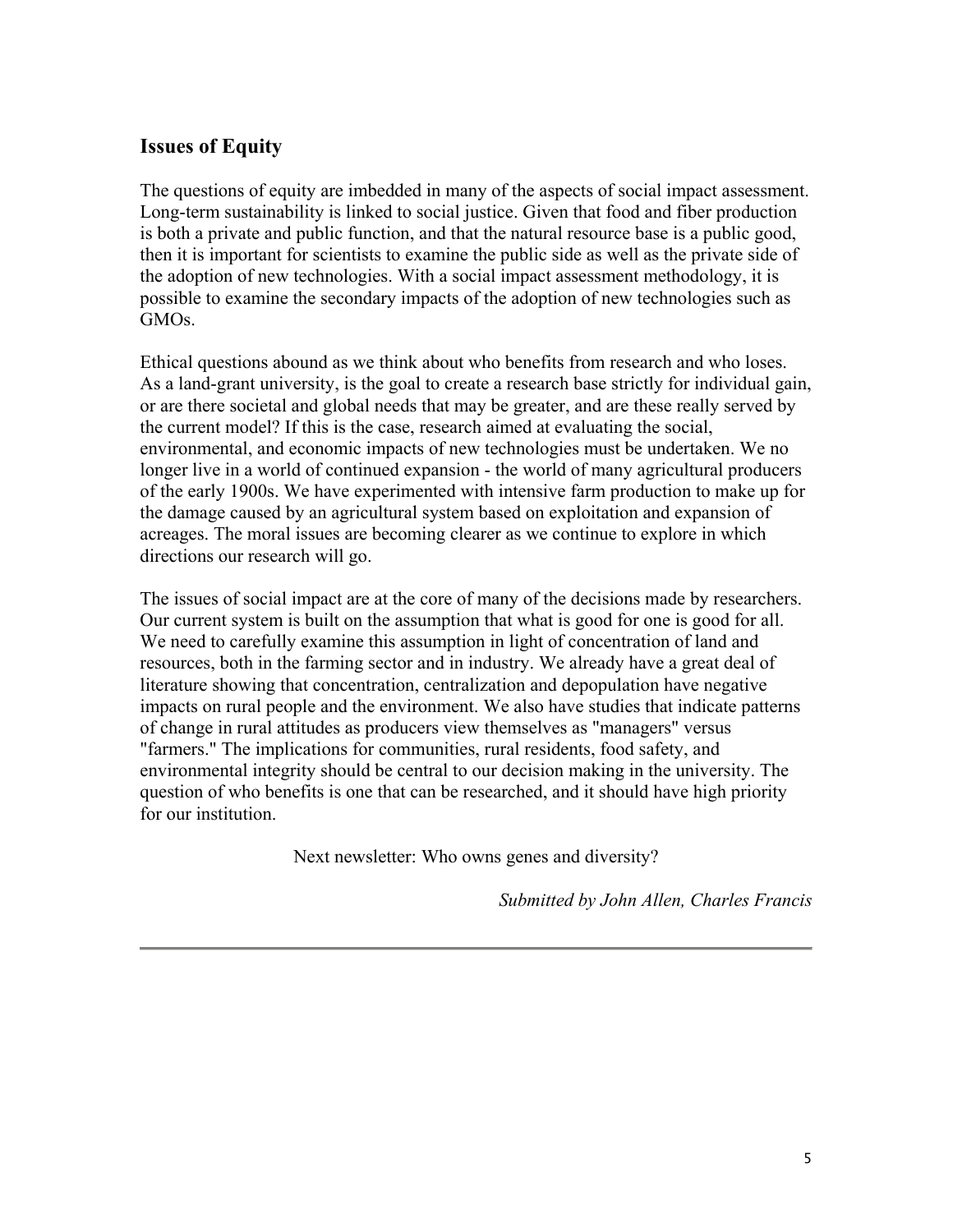## **Highlights of Upcoming Book:** *Under the Blade*

This is the sixth and final article in a series that has been highlighting information in a book titled *Under the Blade: The Conversion of Agricultural Landscapes*. Information in this article is from a chapter by the book's co-editors Richard Olson (University of Nebraska-Lincoln) and Tom Lyson (Cornell University) and by Allen Olson (University of Arkansas). Additional authors who contributed chapters in the book are from universities around the country. For more information, contact Richard Olson at the CSAS office, or e-mail him at  $csas005@unlvm.$  unl.edu. To order the book, see the Resources section of this newsletter.

#### **Policy Recommendations for Preserving Agricultural Landscapes**

Few people would define their vision of the preferred future of the United States as sprawling development, degraded landscapes, gridlocked roads, decaying inner cities, and an increasing reliance on other countries for energy and even food. Yet that is what we are moving toward, a function of what some have referred to as the tyranny of small decisions. A five-acre homesite here, a small subdivision there, and elsewhere the paving of a gravel road - each action is of little significance by itself, but the cumulative effect is very significant.

Overall, we seem to be using our wealth and power in a mindless frenzy of consumerism, wanting more and bigger of everything, including roads, houses, building lots, and a place in the country with two (or more) SUVs parked in the drive. An editor of the *Charlotte Observer* referred to the "orgiastic devouring of countryside" occurring around his city, a description that applies to the urban-rural fringe of most U.S. cities.

Many local governments, land trusts, and other citizen groups are attempting to preserve agricultural lands. However, a general theme emerging from 21 case studies of towns, counties, and states throughout the U.S. is that most regions face tremendous threats to farmland and rural landscapes, and current preservation efforts are often inadequate. Quotes from the case studies illustrate the problems and negative trends:

> *Barriers to maintaining the SE Pennsylvania food and farm system currently outweigh the opportunities. Changes in policies, programs, attitudes, and behavior are required for agriculture to survive.*

*Significant negative changes have occurred in western Washington's agricultural resource base, despite the many farmland protection strategies in place in the 14 counties.... Western Washington's farmland protection programs have been ineffective.*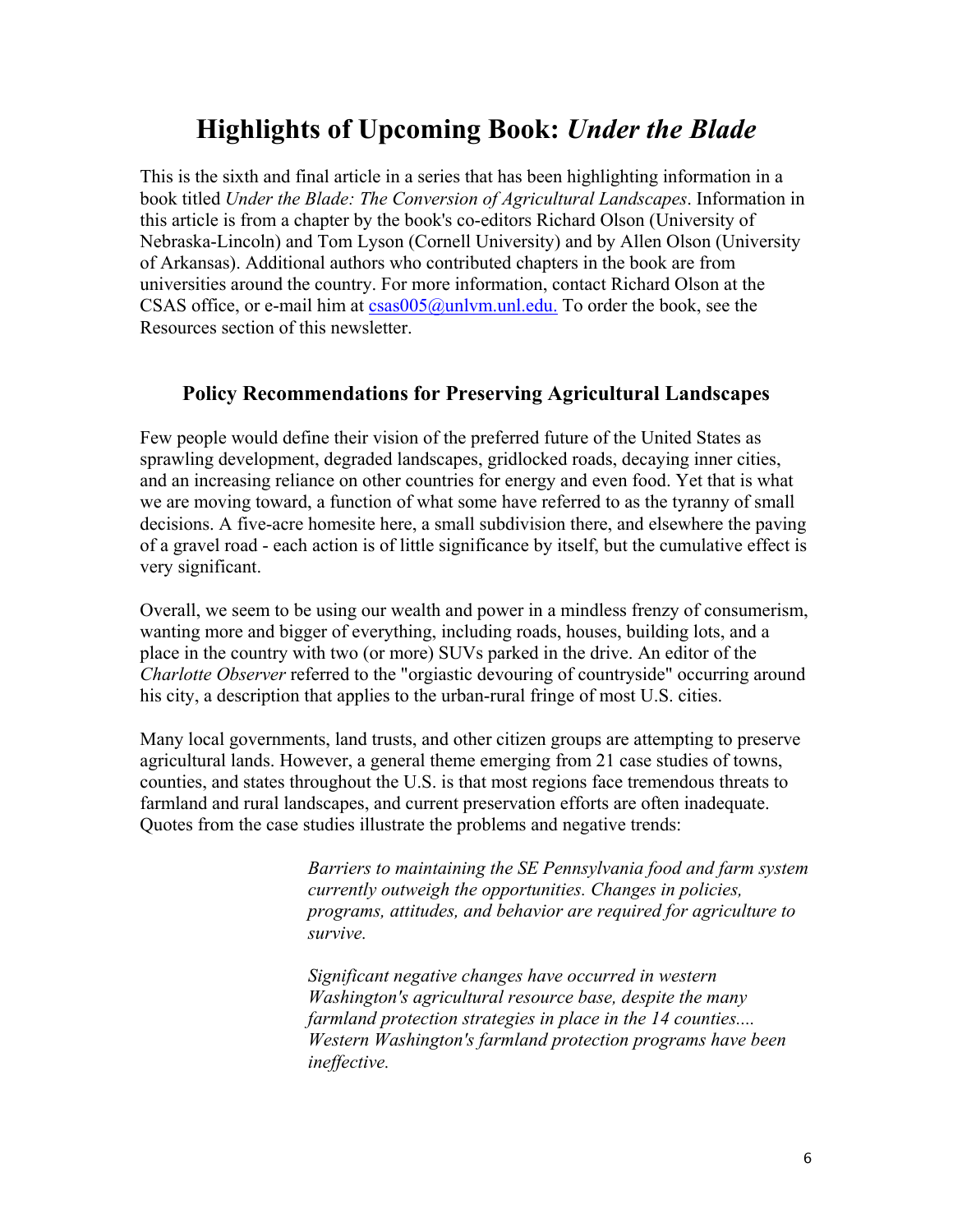*Planning, zoning, and special tax laws have failed to protect prime agricultural land in Waukesha County [Wisconsin]. In late 1996, virtually the entire County is zoned for development, and it appears as if the majority of agricultural lands remaining will soon be lost forever.*

*The future of, and the ability for, agricultural production in Lake County [Florida] have been forever changed. The necessary infrastructure for agricultural production is disappearing...*

Even Oregon, whose land use and farmland protection program is among the strongest in the country, has fallen short of its goals during the past 20 years as graded by the citizen group 1000 Friends of Oregon. The group's conclusion is that Oregon's "land use laws are not strong enough or working well enough to protect our quality of life."

Local efforts to preserve agricultural landscapes face many barriers. A state or federal decision on the placement of a new highway can completely override a town's desire as to where growth should occur. Development in one community can spill into neighboring towns. The addition of 2.6 million people in the U.S. each year is creating overwhelming pressures. Collapsing global commodity prices make agricultural uses of land even less competitive against non-agricultural uses. Local planning boards are often strongly influenced by developers who have a huge financial interest in subverting farmland protection efforts, and zoning and other laws are often perceived as impermanent and vulnerable to legal challenges.

In 1973, Congress debated the Land Use Policy and Planning Assistance Act, which would have required the states to develop comprehensive statewide land use plans. The bill passed the Senate but was narrowly defeated in the House of Representatives. In today's political climate, such a national mandate is impossible, but there is much that the federal government could do to increase the chances of success for local farmland preservation efforts. Some examples are:

- Adopt a national policy of stabilizing U.S. population.
- Strengthen the Federal Farmland Protection Policy Act to require that federallyfunded infrastructure projects be designed to minimize both direct and indirect losses of farmland.
- Through legislation and court actions, promote a restrictive definition of a regulatory taking so that zoning for exclusive farmland use is not considered a takings.
- Revise estate tax laws to exclude from a decedent's taxable estate 100% of the value of farmland encumbered with a permanent conservation easement.
- Conduct a thorough review of the direct and indirect effects of federal laws and policies on farmland loss, and require a similar analysis of state laws.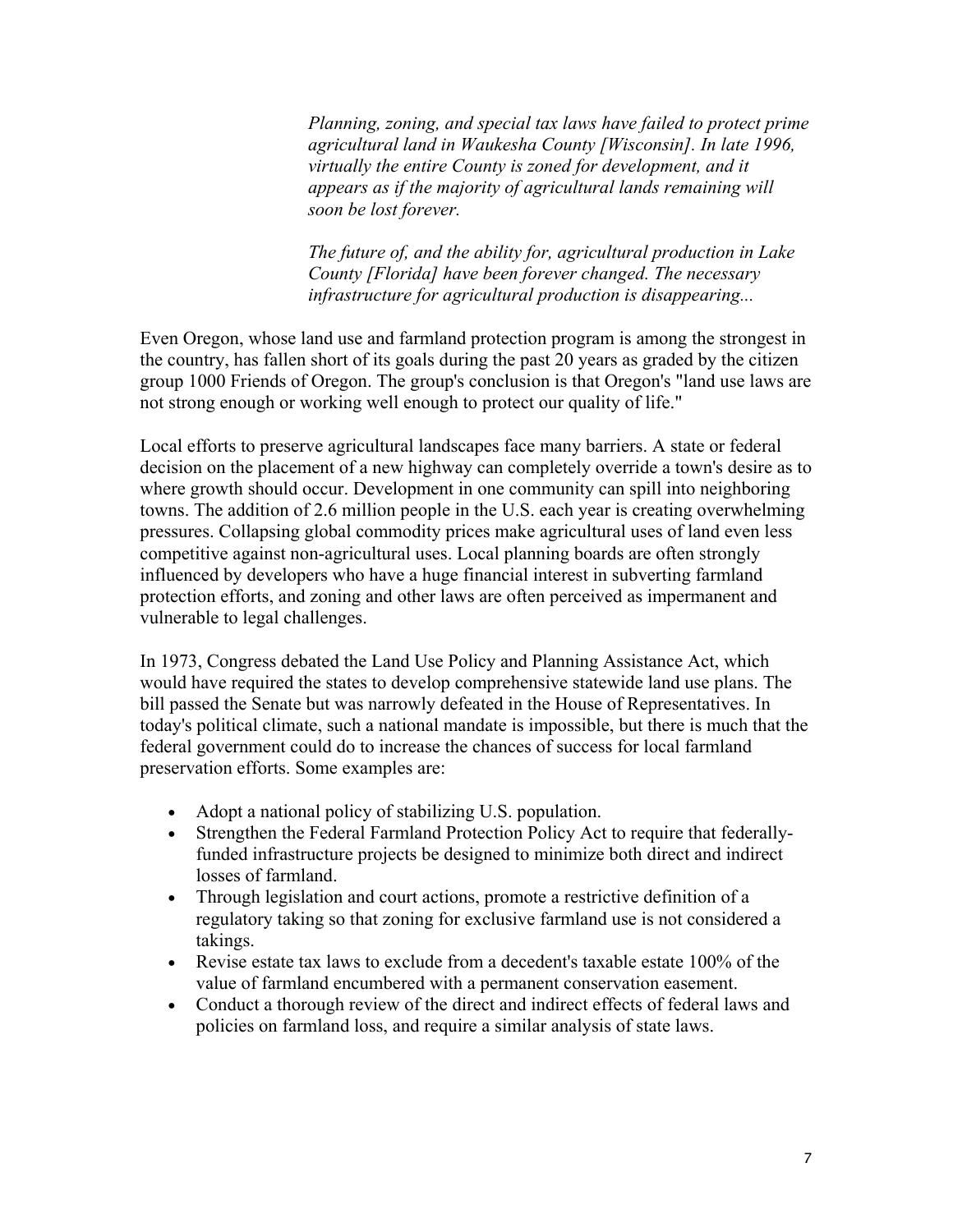## **Study Finds Consolidation Harms Nation's Consumers and Farmers**

A small number of dominant "clusters" of firms control the decision-making throughout all levels of the U.S. food chain, threatening America's system of independent family farms and ranches, according to a new report, prepared by Dr. William Heffernan, a rural sociologist at the University of Missouri, and unveiled February 10 by the National Farmers Union.

The study details the relationships forming the three major clusters - Cargill/Monsanto, ConAgra, and Novartis/ADM - which now dominate the food system. Some of the study's findings are:

- The complexity of the linkages in the system undermines market competition and makes it difficult to measure. The network of relationships is creating a seamless system with little market transparency along the various stages of the food system. Because of the complexity, a firm that does not hold a majority share of a specific market may still have great decision-making power within the food chain.
- Technological advances are accelerating the process of vertical integration. Biotechnology and the terminator gene have put the farmer at the mercy of the food cluster for seed to plant the crop. Also, precision farming's global positioning system separates management from the production of agriculture. With this technology, it is possible for "managers" in distant offices to make decisions about farm production, while producers simply become laborers.
- The new structure threatens independent producers. The clusters influence opportunities all along the food chain - from production inputs to global trade which severely hampers producers' ability to earn a fair return on their product. It also erodes the independence of producers by shifting major decisionmaking to a handful of firms.
- The new structure is harming rural communities because corporate returns are reinvested in the firm, rather than in local economies where the goods are produced.

Details of the study are online at http://www.nfu.org/Newsroom/NewsRelease/newsRelease.cfm?NRID=16#Study.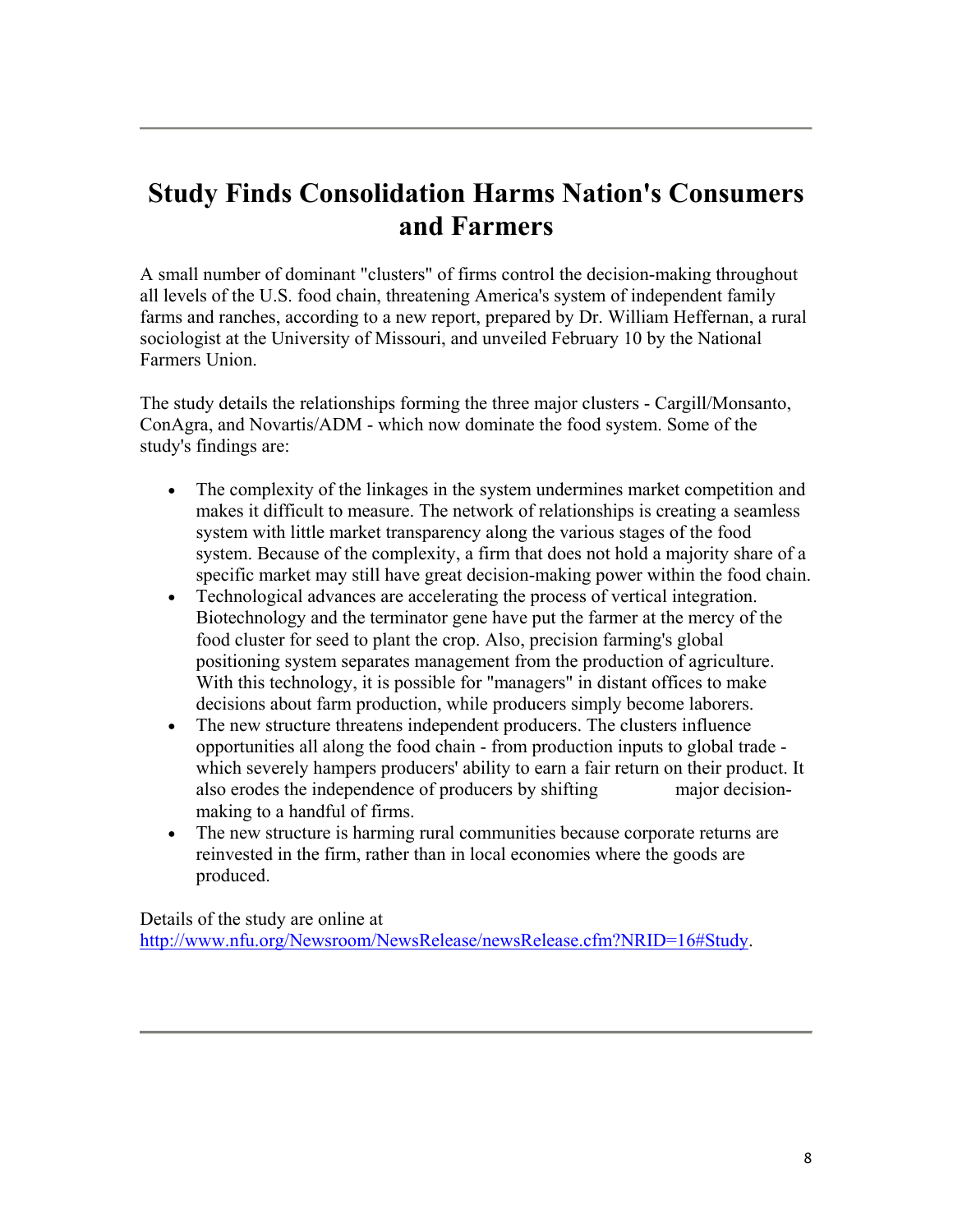## **National Ag Biotech Meeting in Lincoln**

The National Agricultural Biotechnology Council (NABC), in collaboration with the University of Nebraska-Lincoln and the Wallace Institute for Alternative Agriculture, is sponsoring a symposium entitled *World Food Security and Sustainability: The Impacts of Biotechnology and Industrial Consolidation*, to be held in Lincoln, Nebraska, June 6-8, 1999. Readers of this newsletter will recognize the names of many of the presenters, including Fred Kirschenmann, Cornelia Flora, Dennis Avery, Chuck Hassebrook, and William Heffernan. NABC provides an open forum for exploring issues in agricultural biotechnology. All plenary sessions are free and open to the public. All workshop sessions require registration and a fee. Early registration (on or before April 15) is \$175; after that it is \$200. Proceedings will be available free of charge in Spring 2000. For more information, contact the Center for Biotechnology, 402-472-2635, or see http://www.cals.cornell.edu/extension/nabc/webmeeting.html.

## **Nordic Agroecology Course Welcomes Students**

An intensive one-semester course in Agroecology will be introduced starting in August 1999 at NLH, Norway. See http://www.agsci.kvl.dk/coem/NOVA/MSC.html.

## **Agroecology Field Course Offered**

The North Central Institute for Sustainable Systems will offer the second annual forcredit field course, Agroecosystems Analysis, August 13-20, 1999 in the northwest Iowa area. Contact the CSAS office for details, or see http://www.ag.iastate.edu/departments/agronomy/nciss/.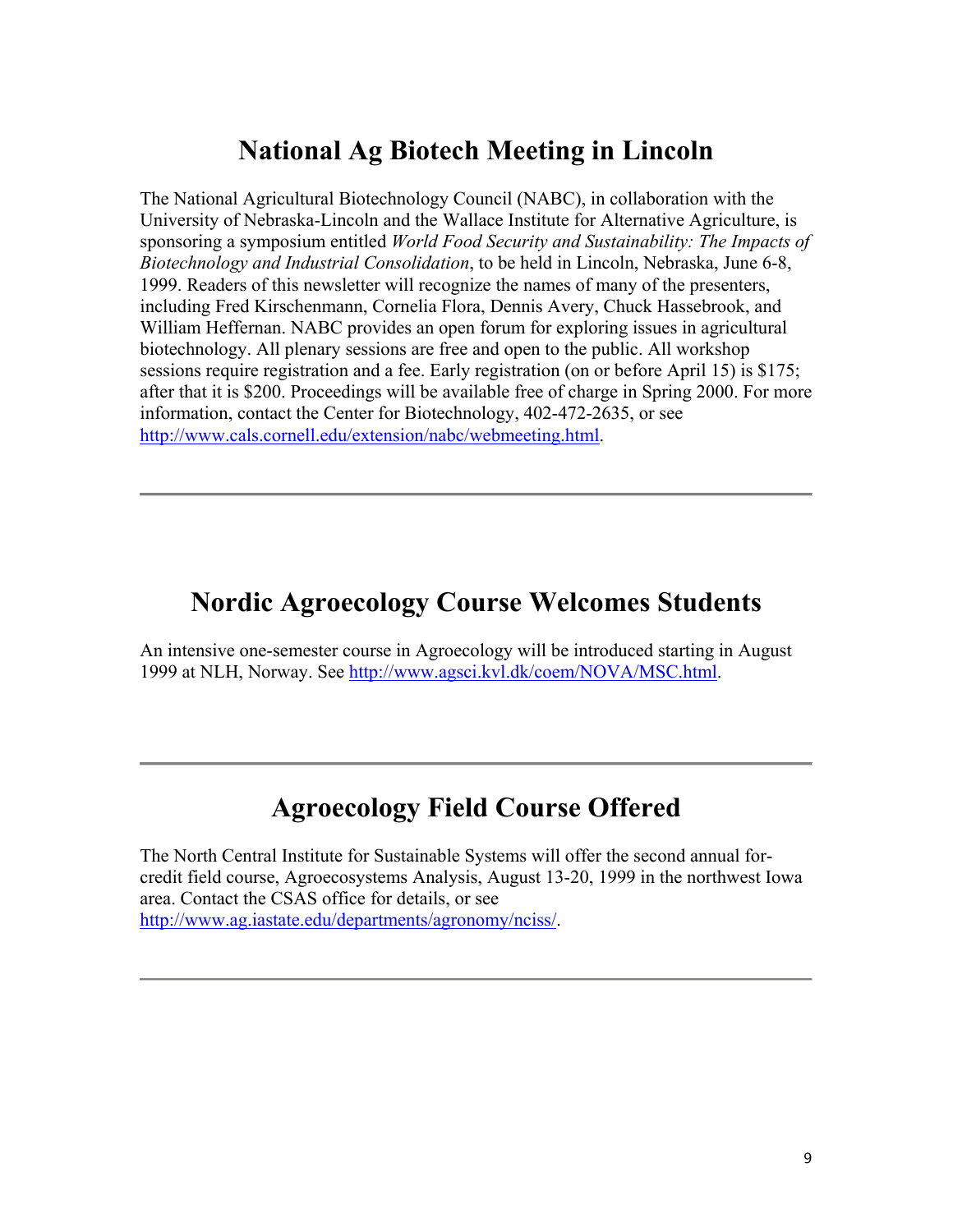## **Resources**

*Under the Blade: The Conversion of Agricultural Landscapes*. 1999. \$25. Examines the patterns, causes and consequences of current land use decisions in the U.S. Looks at farmland loss from several perspectives, and then integrates the results into policy recommendations (see related article in this newsletter). Westview Press, 5500 Central Ave., Boulder, CO 80301-2877, 303-444-3541. To order a \$5 course examination copy, call 1-800-386-5656.

*Natural Beef: Consumer Acceptability, Market Development and Economics*. Free. Presents sample marketing plan and four case studies for farmers and ranchers interested in grass-fed beef production and marketing. Linda Fugitt, UC SAREP, One Shields Ave., U. of California, Davis, CA 95616, 530-752-7552.

*Field Grown Cut Flowers: A Practical Guide and Sourcebook*. \$39.95 + \$5 s&h.Wisconsin grower John Hurd worked with Kansas State U. floriculture specialist Alan Stevens to produce a 400-page book detailing production and marketing of flowers and ornamentals. Call 800-884-4730.

*Clues to Rural Community Survival*. 1999. \$15. Profiles 18 successful communities ranging in size from 300 to 35,000, mostly in the Midwest and Great Plains, and includes new information about the Heartland Center for Leadership Development's widely acclaimed characteristics of thriving small towns. Call the Center to order: 800-927-1115 or 402-474-7667.

*Organizing Your Community Against Large-Scale Animal Feedlot Pollution*, and *A Citizen's Guide to The Environmental Review Process for Large-Scale Livestock Operations*. \$7 ea. MN Clean Water Action, 326 Hennepin Ave. E., Minneapolis, MN 55414, 612-623-3666.

*Getting Food on the Table: An Action Guide to Local Food Policy*. 1999. \$12. Provides overview of U.S. city and county policies and programs that affect community food security. Profiles nine organizations, offers basic organizing information, identifies potential project funders, and recommends resources. Community Food Security Coalition, PO Box 209, Venice, CA 90294, 310-822-5410, http://www.foodsecurity.org.

*Holding Our Ground: Protecting America's Farms and Farmland*. 1997. \$34.95. Discusses reasons for protecting farmland and methods to advocate for farmland preservation. Analyzes federal, state, and local protection efforts and techniques. Explores land protection options such as purchasing development rights and private land trusts. Island Press, Box 7, Dept. 2AU, Covelo, CA 95428, 800-828-1302, info@islandpress.org, http://www.islandpress.com/islandpress/index.html.

*Final Results of the Third Biennial National Organic Farmer's Survey*. 1999. Compiles survey findings from 4,638 organic farmers. Prioritizes their perceived needs for organic farming research, ranks usefulness of production resources, ranks products grown as well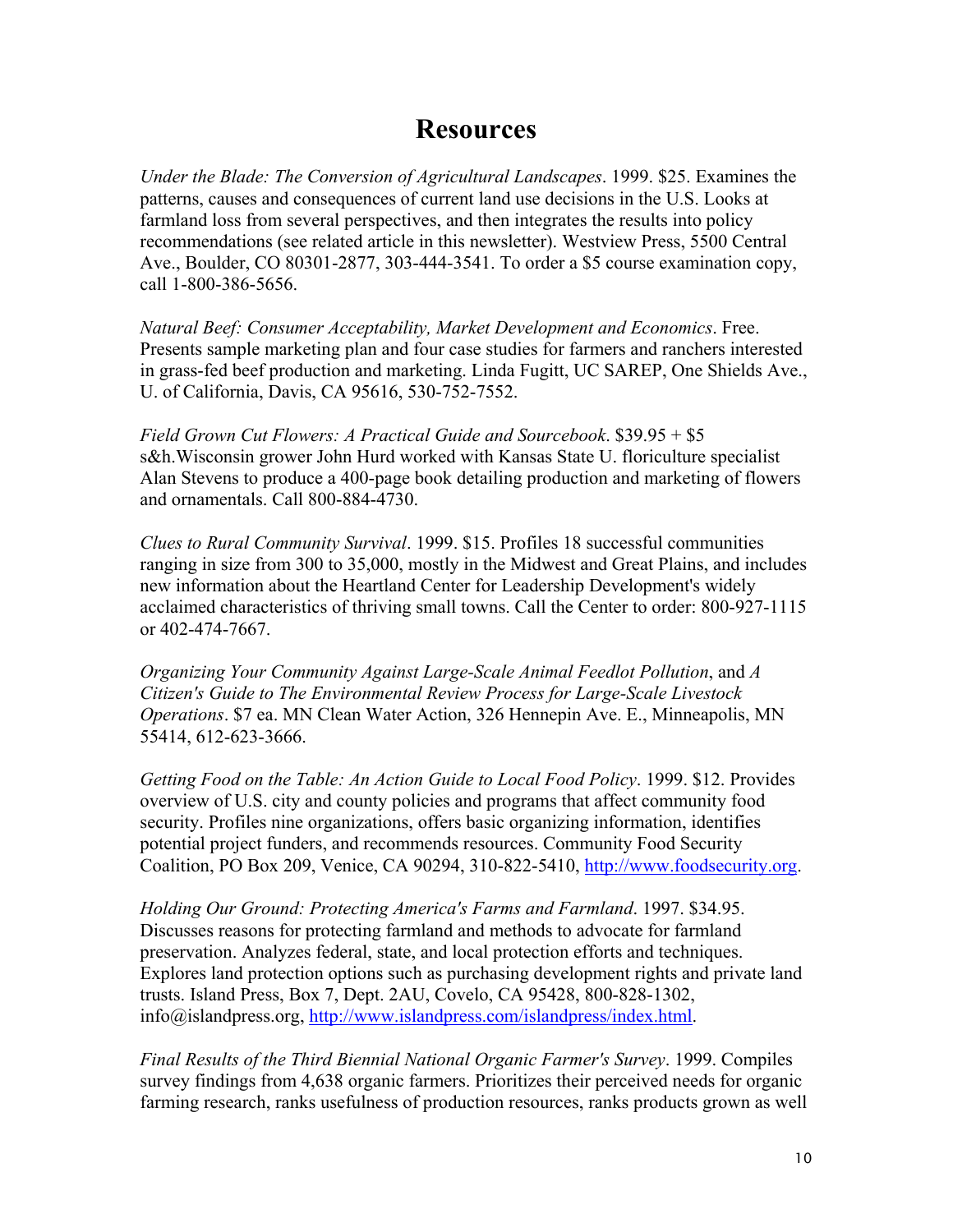as marketing outlets. Gives an overview of organic management strategies utilized and examines constraints and challenges to organic production. Executive Summary available online. Organic Farming Research Foundation, PO Box 440, Santa Cruz, CA 95061, 831- 426-6606, email research@afrf.org, http://www.ofrf.org/.

*Making the Transition to Organic Farming*, Conference Proceedings, University of Guelph, January 29-31, 1999. \$10. Workshops include weed management, soil fertility, getting your farm certified, permaculture, community supported agriculture and more. Tomas Nimmo, Conference Coordinator, Box 116, Collingwood, Ontario, Canada, L9Y 3Z4, 705-444-0923, email organix@georgian.net; http://www.gks.com/OrgConf/.

*1999 National Organic Directory*. \$47.95 + \$3 s&h. Community Alliance with Family Farmers, PO Box 363, Davis, CA 95617, 1-800-852-3832.

*Food Bytes*. E-mail newsletter that provides news and analysis on genetic engineering, factory farming and organics. Looks at the influence of powerful agribusiness trade associations as in the case of the EPA's brochure on food safety and pesticides. To subscribe, send an email to majordomo@mr.net with the message: subscribe pure-foodaction. For more information, contact Campaign for Food Safety/Organic Consumers Association, 860 Hwy 61, Little Marais, MN 55614, 218-226-4164, alliance@mr.net, http://www.purefood.org.

The Institute for Agriculture and Trade Policy has initiated a listserv on agriculture and climate change. To subscribe, send an e-mail to listserv@iatp.org with the message: subscribe ag\_climate. Direct questions or comments to Mark Muller at IATP, 612-870-3420, mmuller@iatp.org.

## **Coming Events**

Contact CSAS office for more information.

#### **1999**

June-Sep. - Nebraska Sustainable Agriculture Society tours throughout NE

June 6-8 - National Agricultural Biotechnology Council Meeting - World Food Security and Sustainability: The Impacts of Biotechnology and Industrial Consolidation, Lincoln, NE

http://www.cals.cornell.edu/extension/nabc/webmeeting.html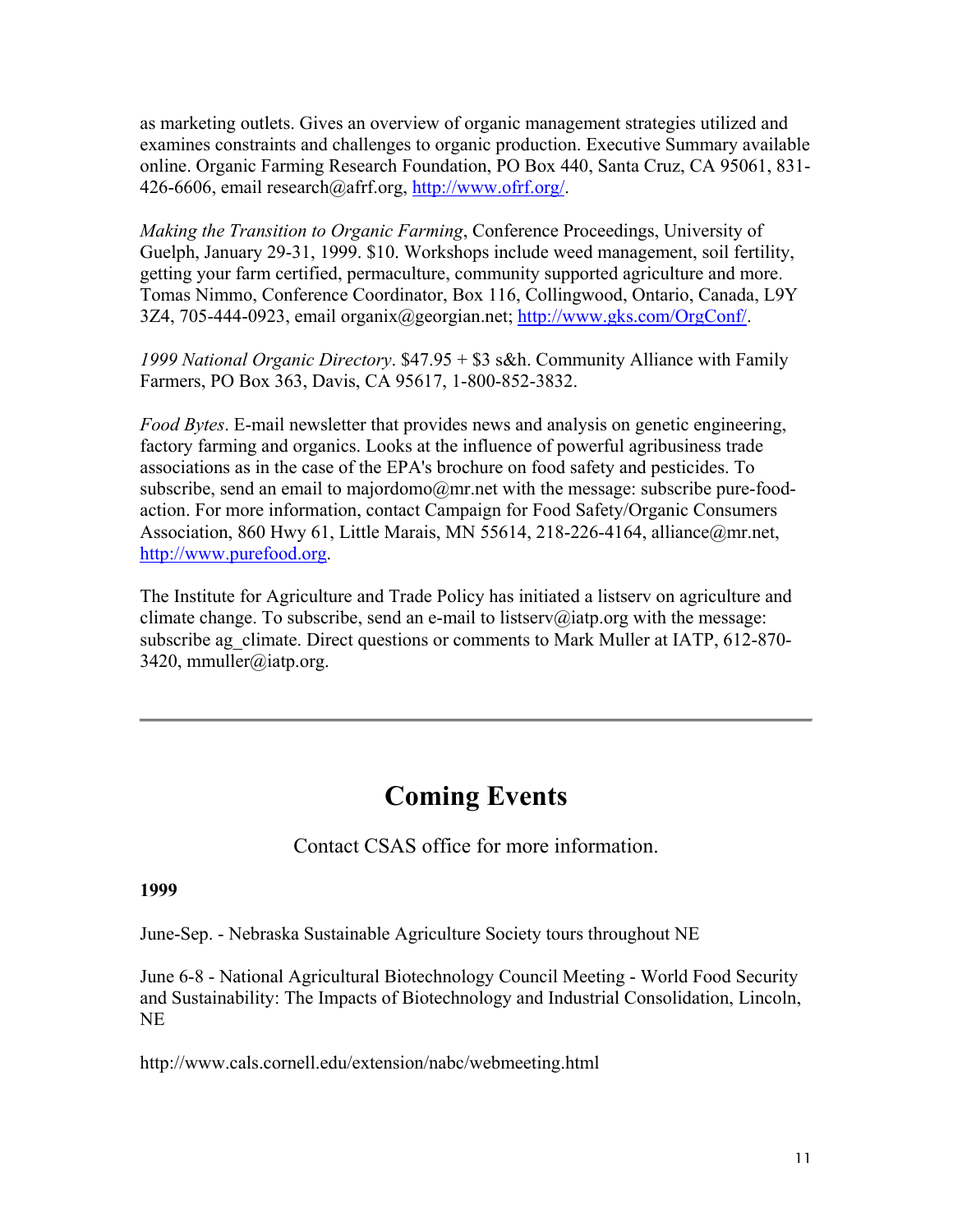June 12-16 - 6th Conference on Agroforestry in North America: Sustainable Land-Use Management for the 21st Century, Hot Springs, AR, tclason@agctr.lsu.edu

http://www.missouri.edu/~afta/Sixth\_Conf.html

June 14-16 - XXVIII International Congress Work Sciences in Sustainable Agriculture, Horsens, Denmark, http://www.sp.dk/~cgs/ciosta/

Aug. 8-11 - Soil and Water Conservation Society Annual Conference, Biloxi, MS

Aug. 9-10 - Amaranth Institute 1999 Meeting, Omaha, NE

Aug. 9-13 - Nebraska Forestry Shortcourse, Chadron, NE

Aug. 9/14/17 - Organic Grain Farming Workshops, Randolph/Aurora/Clarkson, NE

Aug. 24 - Alternative Ag Expo: Diverse Systems that Work, South Sioux City, NE

Oct. 12-15 - Second National Small Farm Conference: Building Partnerships for the 21st Century, St. Louis, MO

Oct. 20-23 - North American Chapter Association for Farming Systems Research and Extension (AFSR/E) Biennial Meeting - Sustaining Agriculture in the 21st Century: Thinking "Outside the Box," Guelph, Ontario, CA, (abstracts due Apr. 1), http://www.oac.uoguelph.ca/FSR/

For additional events, see:

http://www.sare.org/wreg/view\_notice\_adm.pl

http://www.agnic.org/mtg/

## **Did You Know?**

Nebraska highlights from National 1997 Census of Agriculture: 51,454 farms in Nebraska, down 2.8% from 1992; average size 885 acres, up from 839 in 1992; all Nebraska farms with annual sales of less than \$50,000 had combined annual marketings of \$403 million, or 4.1% of the state's total sales, yet they accounted for 49% of all Nebraska farms. At the other end, 4.9% of Nebraska farms had annual sales of at least \$500,000, accounting for more than 55% of Nebraska's agricultural marketings. For more, see http://www.nass.usda.gov/census/census97/highlights/ne/ne.htm.